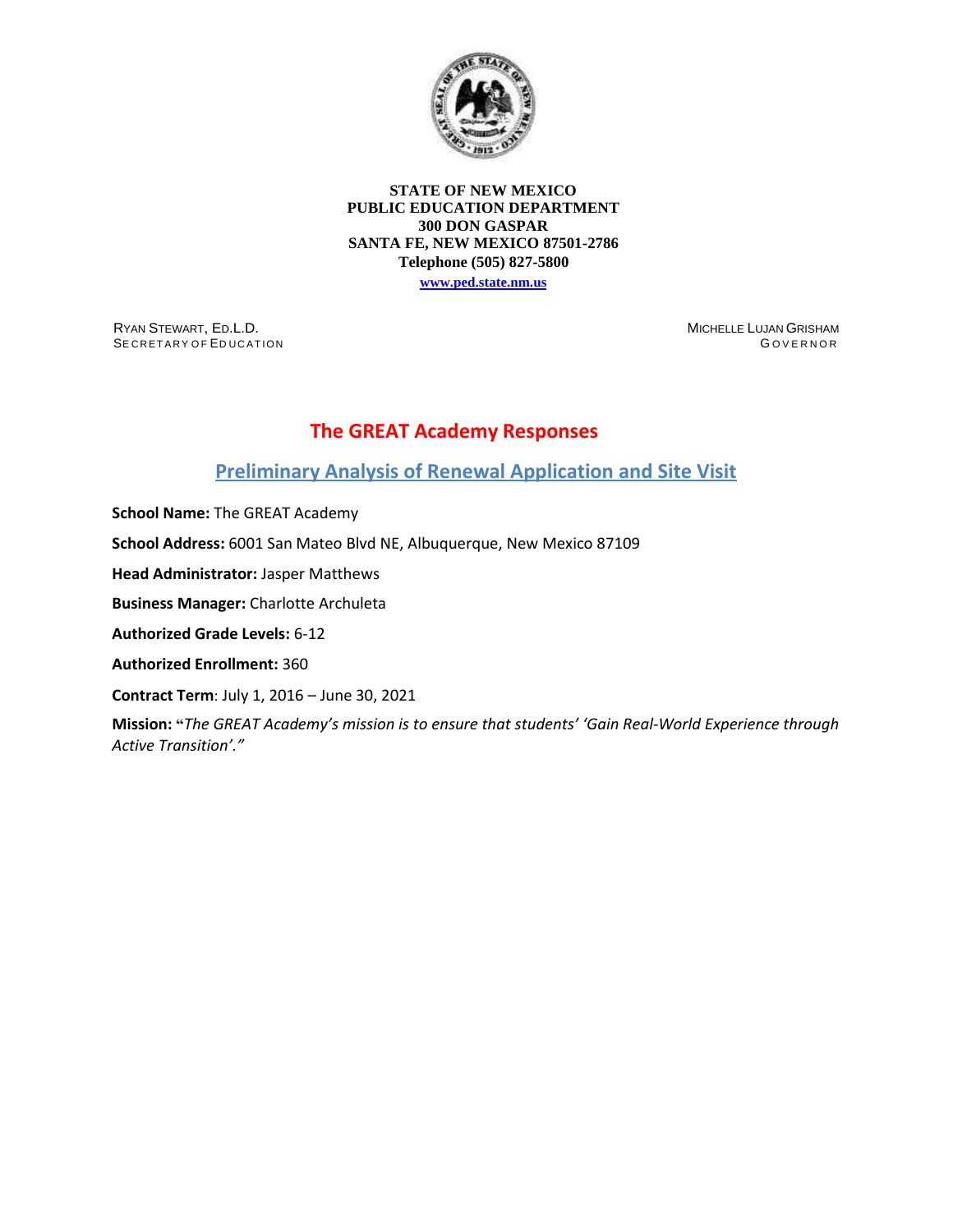Analysis of Renewal Application and Site Visit November 2020 Page **2** of **7**

## *Summary of Performance*

*Academic*. The school's academic performance has been evaluated under two different accountability systems throughout the term of its contract; A-F School Grading Report in school years 2016-2017 and 2017-2018& the New Mexico System of School Support and Accountability in school years 2018-2019 and 2019-2020.

The GREAT Academy's (TGA) academic performance evidences a decline in reading and math proficiency rates between school years 2016-17 to 2017-18 and slight improvement between school years 2017-18 to 2018-19. (Reading proficiency rates were 27%, 11%, and 21% consecutively; math proficiency rates were 13%, 7% and 8%.) In 2018-19, TGA demonstrated a 21% reading proficiency compared to the State's 34% overall reading proficiency rate, while the school's math proficiency rate was 8% compared to the State proficiency rate of 21%.

The school's Overall Academic Performance during the contract term was a **C** *letter grade*, **D** *letter grade*  (a decrease of 8.91 points), and **Traditional Support School** designation, respectively. The overall points earned in 2018-2019 was 40, placing the school in the lowest 25% of high schools (and of all public schools) in the state.

The school received an overall "*Falls Far Below Standard*" rating on its mission specific goal(s) during the first year of its contract (2016-2017), and an overall "*Does Not Meets Standard*" rating on its mission specific goals in 2017-2018. Though the school earned an overall "*Falls Far Below Standard*" rating on its mission specific goals during the 2018-19 academic year, please note, the school received a "*Meets Standard*" individual rating for its reading growth and proficiency mission-goal and an "*Exceeds Standard*" individual rating for its math growth and proficiencymission-goal.

Pending the charter contract renewal decision, the Charter School Division will recommend that the school be required to implement a rigorous academic improvement plan, approved by the Public EducationCommission.

#### *TGA Response to Academic Summary:*

#### Academic Growth

While there was a decline in overall proficiency, note that the growth index for SY19 for Q1 Lowest performing students was 55 in Reading, where the statewide benchmark was 50. TGA student growth surpassed that of the statewide benchmark for Reading. Judging academic performance considers growth along with proficiency. Q2/3 Middle Performing Students had a growth Index of 56 where the state benchmark was 50. The Q4 data was masked due to its small population. In regard to Math, Q1 Low Performing students had a growth index of 52 and Hispanic students in that subgroup had a growth index of 55 where the state benchmark was 50. Q4 students had a growth index of 58 and the state benchmark was 50. This level of growth shows that the instructional efforts at TGA are yielding growth towards proficiency. *(Reference Part A Data Analysis Growth index for Reading FY2019 and Growth Index for Math FY2019).*

#### Dual Credit

It should also be noted that over the term of the charter, TGA graduates have successfully (with a grade of C or better) completed 1,182 college credits through TGA's dual credit program. This is evidence that TGA's program is preparing students for being successful with college courses and college level rigor.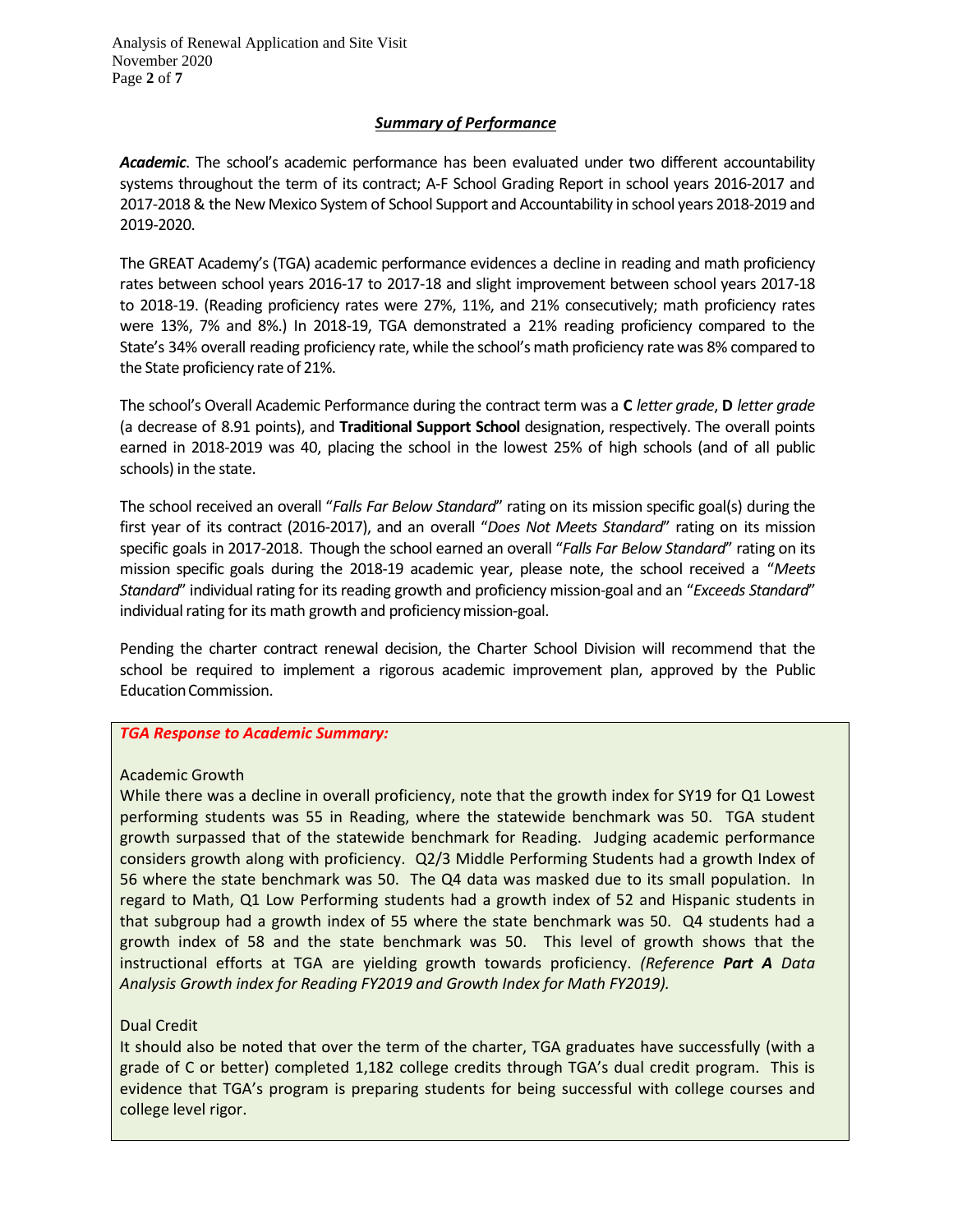Analysis of Renewal Application and Site Visit November 2020 Page **3** of **7**

*Financial*. Over the course of the contract, the school received 11 audit findings derived from published audited financial statements from 2016-2017 through 2018-2019. The findings consist of two (2) repeat findings, three

(3) material weakness, three (3) significant deficiency and five (5) noncompliance/other matter. In the most recent reporting year, 2018-2019, the school received seven (7) audit findings consisting of three (3) material weakness, one (1) significant deficiency and three (3) noncompliance/other matter, two (2) were repeat findings. The school's audit finding results include findings received on behalf of the school's foundation, considered a component unit of the school. In 2018-2019 the foundation is responsible for two (2) of the material weaknesses and one (1) other matter finding as well as one (1) repeat finding mentioned previously.

TGA is on a quarterly reporting schedule with the PED School Budget Bureau. The Business Manager is responsive to requests and reports are submitted in a timely manner. However, School Budget Bureau has advised that there are ongoing concerns related to the lease agreement, which are being reviewed by PED.

TGA has experienced steady decreases in membership throughout the contact. Anticipated membership growth in the current fiscal year has not materialized as evidenced by the first reporting period. This is a concern because the school will likely see funding adjustments to accommodate for this decrease.

The school's operational expenses have exceeded its operational revenue in two of the four years, which has been absorbed by a healthy cash balance. These expenditures may be due to lack of adjustment in response to dropping enrollment. School leadership will need to make changes in spending to prioritize the amount spent on instructional costs to meet legislative requirements (as outlined in HB 002, page 180).

Pending the charter contract renewal decision and results of pending reviews, the Charter School Division will recommend that the school be required to provide updates and address the financial concerns, if so directed by the Public EducationCommission.

#### *TGA Response to Financial Summary:*

#### Audit Findings

Only 5 out of 11 of the findings were attributed to The GREAT Academy. During FY 17 and FY 18 the school only received 1 finding per year.

#### Membership/Enrollment

During the term of our contract, the school has gone through a number of changes. First, a few years ago we rebranded our night program from The Second Chance Program to the Bridge 2 Success Program. We realized that some of The Second Chance students were only interested in receiving a high school diploma. When we analyzed the difference between the night students that completed the program vs the night students that didn't, we discovered that the night students who were enrolled in CNM dual credits classes were more likely to complete his or her high school diploma. Therefore, we rebranded the program to the Bridge 2 Success Program requiring more participation in our CNM dual credit program. After this change we saw a slight drop in enrollment, but we saw a substantial increase in night student graduation. Next, we experienced a slight enrollment decrease after the "Age Cap" legislation (HB5) passed. This was very difficult for some of our over-aged students that returned to school to better their lives and the lives of their families. For example, our oldest night school graduate was 48 years old. He was up for a promotion at his job but could not accept it because it required a high school diploma. He completed his high school diploma in our night school. At the graduation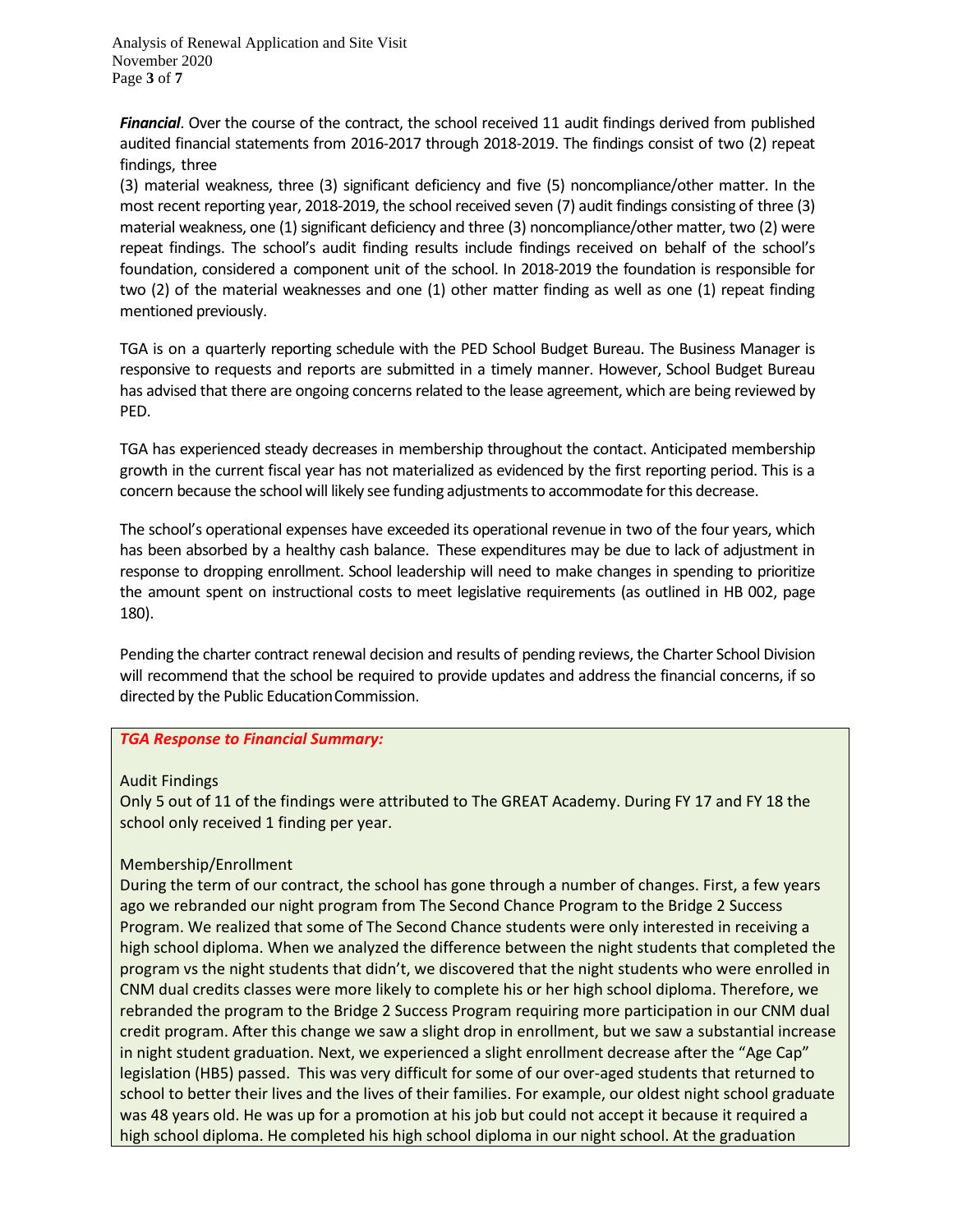Analysis of Renewal Application and Site Visit November 2020 Page **4** of **7**

ceremony he spoke about never giving up and the support he received from TGA teachers. He spoke about the many hurdles that he had to jump in life and said it took him 20 years to get his high school diploma and there was not a dry eye in the building. Lastly, like most of the schools in the state, we saw an enrollment decrease after the Covid-19 school closures. Over the last few months, because of our different program offerings, we have seen an increase in enrollment. And we anticipate that the enrollment trends will increase over the next few years.

## Cash Balance

The main reason TGA keeps a healthy cash balance is that we do not want to have to cut personnel and/or programs during enrollment downturns like the one that we are currently experiencing. The school acknowledges that in FY 19 our expenditures exceeded our revenue by 5% and were easily absorbed by our cash balance.

## HB2 Requirements

School leadership has already addressed the requirements outlined in HB 2 on prioritizing the amount of instructional spending. Our plan is to cut administrative cost and hire a full-time high school teacher and a full-time special education teacher by January  $1<sup>st</sup>$ , 2021. Because of the Covid-19 school closures, we felt more comfortable bringing on new teachers after an aggressive fall marketing campaign that should help increase our enrollment.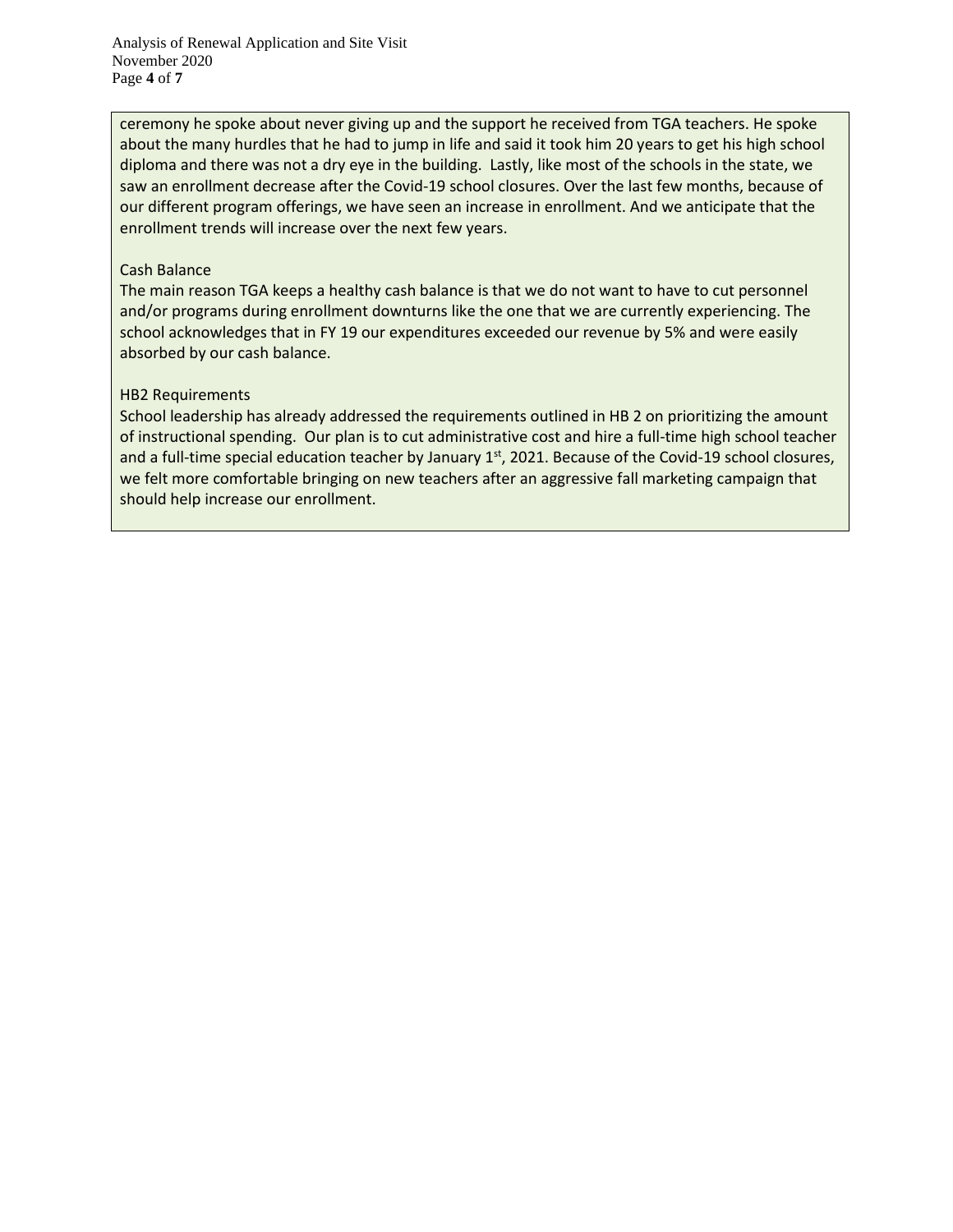Analysis of Renewal Application and Site Visit November 2020 Page **5** of **7**

*Organizational.* During the most recent year evaluated (2019-20), the school received two (2) "*Falls Far Below Standard*" ratings in the Business Management and Oversight: meeting financial reporting compliance requirements & Business Management and Oversight: following generally accepted accounting principles indicators. In fact, the school has received such rating in the Business Management and Oversight: meeting financial reporting compliance requirements indicator for three (3) of the four (4) academic years evaluated within the contract term, as a result of significant or repeated/multi-year audit finding(s). Further, TGA received seven (7) "Working to *Meet Standard*" ratings for the most recent year evaluated (2019-20); four (4) of which were repeated "*Working toMeet Standard*" ratingsfromthe previous academic year(2018-19).

Though the school's organizational framework evidences consistent "*Working to Meet Standard*" ratings over the course of the contract term, it should be noted that the school is responsive in addressing compliance concerns that are identified through the annual site visit process.

Pending the charter contract renewal decision, the Charter School Division will recommend that the school be required to implement a rigorous organizational improvement plan approved by the Public Education Commission, including but not limited to addressing the needs of students with disabilities.

## *TGA Response to Organizational Summary*

Business Management and Oversight

The GREAT Academy recognizes a need for improvement in this area. Moving forward, the school will transition back to a fulltime, onsite business manager from an off-site part-time Business Manager. In addition, we will go back to contracting with an outside accounting firm to perform regular internal audits and to have a second set of objective eyes on the school's financial operations.

| <b>PART A:</b> | Data analysis provided by CSD<br>Please see Part A - Summary Data Report based on accountability and reporting data from Current Charter<br>Contract term                                                                                                                                                                                                                                                                                                                                                           |
|----------------|---------------------------------------------------------------------------------------------------------------------------------------------------------------------------------------------------------------------------------------------------------------------------------------------------------------------------------------------------------------------------------------------------------------------------------------------------------------------------------------------------------------------|
| <b>PART B:</b> | Progress Report provided by the School<br>Please see Part B for the school's self-report on the progress of meeting the academic performance, financial<br>compliance and governance responsibilities of the charter school, including achieving the goals, objectives,<br>student performance outcomes, state standards of excellence and other terms of the charter contract,<br>including the accountability requirements set forth in the Assessment and Accountability Act during the<br>Current Charter Term. |

| The PED team reviewed the school's Part B (Progress Report) and<br>conducted a renewal site visit on October 13, 2020.<br>Ratings are based on the rubric provided in the application. |                                                   |                               |  |
|----------------------------------------------------------------------------------------------------------------------------------------------------------------------------------------|---------------------------------------------------|-------------------------------|--|
| <b>Section</b>                                                                                                                                                                         | <b>Indicator</b>                                  | <b>Final Rating</b>           |  |
| <b>ACADEMIC PERFORMANCE</b>                                                                                                                                                            |                                                   |                               |  |
| 1.a                                                                                                                                                                                    | Department's Standards of Excellence-             | <b>Failing to Demonstrate</b> |  |
|                                                                                                                                                                                        | Overall NM School Grade                           | <b>Substantial Progress</b>   |  |
|                                                                                                                                                                                        | 2016-2017: C letter-grade                         |                               |  |
|                                                                                                                                                                                        | 2017-2018: D letter-grade                         |                               |  |
|                                                                                                                                                                                        | NM System of School Support and Accountability    |                               |  |
|                                                                                                                                                                                        | 2018-2019: Traditional Support School designation |                               |  |
|                                                                                                                                                                                        | (lowest 25% of all schools)                       |                               |  |
|                                                                                                                                                                                        | 2019-2020: No data available for schools          |                               |  |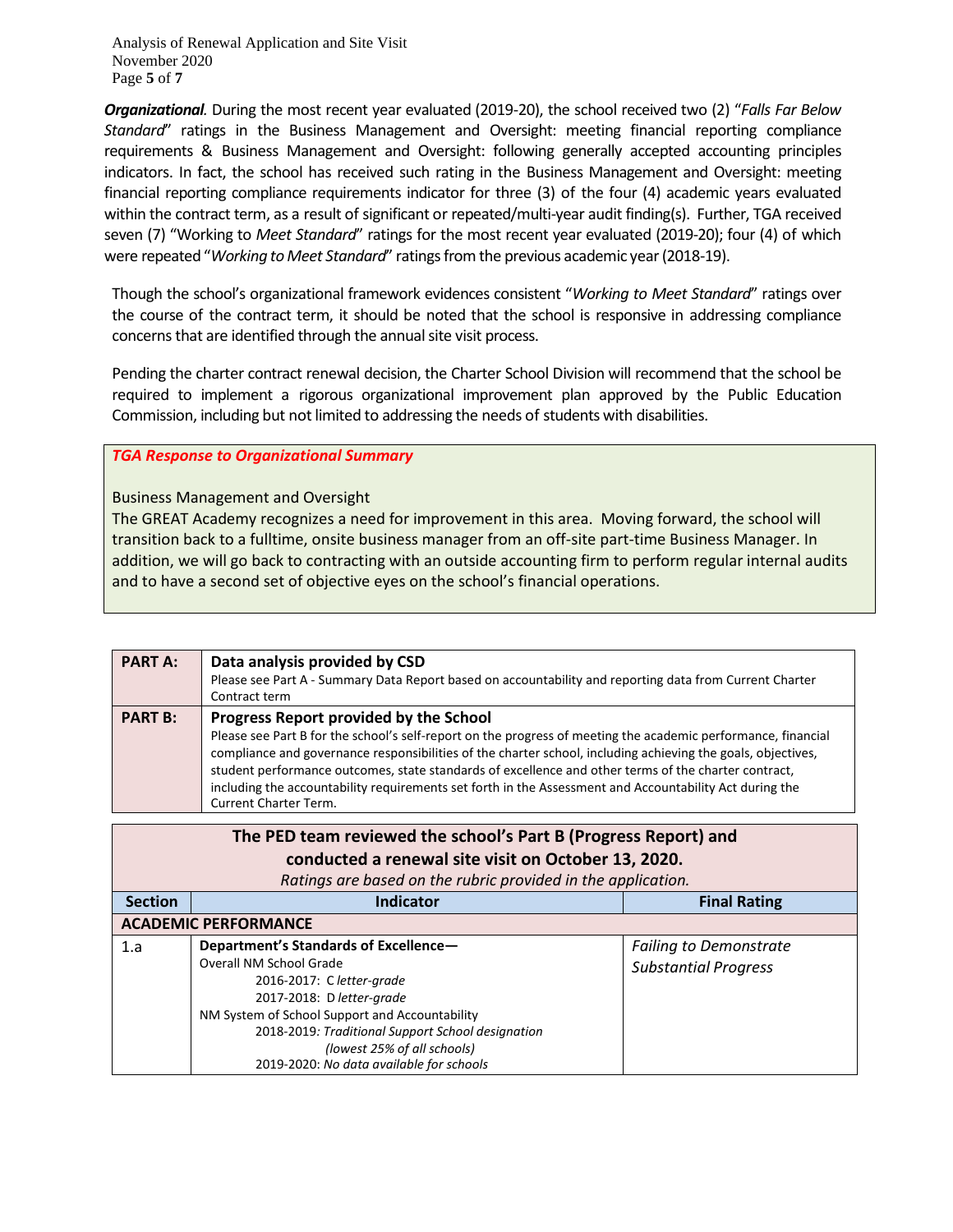## Analysis of Renewal Application and Site Visit November 2020

Page **6** of **7** 1.b **Specific Charter Goals** *Failing to Demonstrate*  Schools that have met all of their school specific goals in each year of the *Substantial Progress* contract term do **NOT** provide a narrative. Reading growth and proficiency: • Math growth and proficiency: **FINANCIAL COMPLIANCE** 2.a **Audit** *Failing to Demonstrate*  Schools that have received no material weakness, significant deficiency, *Substantial Progress* or repeat audit findings in each of the annual audits during the term of the contract do **NOT** complete this Section. *[Organizational Performance Framework 2a and 2b] [Organizational Performance Framework 2a-2e]* 2.b **Board of Finance** *Meets the Standard* Schools that have maintained all Board of Finance authority during the entire term of the contract do NOT complete this Section. If required to complete this section, provide a narrative explaining the actions taken (improved practices and outcomes). 2c **Additional Financial Information**The GREAT Academy MEMBERSHIP Enrollment CAP 360 2021 Budgeted MEM 158 Actual 40D 10-01-2020 115 223 182 **Funded Mambership** 167 160 OPERATIONAL EXPENSES Vs. OPERATIONAL REVENUE 2016-17  $2017 - 18$ 2018-19 2019-20 Direct Inst 1000 816,526 555,081 547,431 622,135 2100 200,886 75,044 120,081 Student Sup 130,913 Institute dup 2200 6,828 460 3,334 2,352 219,902 371,706 384,886 430,382 Central Admit 2800 2400 234,743 30,368 61,469 12,163 **School Admir** 187,968 218,136 Central Syca 2500 136,321 185,391 Maint/Dps 2600 499,320 236,425 519,682 253,903 3100 11,175  $\alpha$  $\mathfrak{a}$ 3,562 Food Syc Other other o 13,575 17,681 8,401 Total Operting Exp 2,177,349 1,474,848 1,827,663 1,638,371 1,843,134 1,612,778 1,734,935 1,841,144 Total Operational Rev  $[334, 214]$ 137,930  $(92, 728)$  202,773 Similar 443,618 333,642 536,415 Year End CASH bislance reported to PE 287,144 DISTRIBUTION OF EXPENSES Instructional Cost 1,024,240 686,454 625,808 744,569 % of total operating exp 47%  $47%$ 34% 45% \$4,593 \$3,911 \$4,102 \$4,111 Per student mem 642,613 538,395 664,491 627,936 Admin Support Gof total operating exp  $37%$ 30% 36% 38% Per student membership \$2,882 \$3,224 \$4,153 \$3,460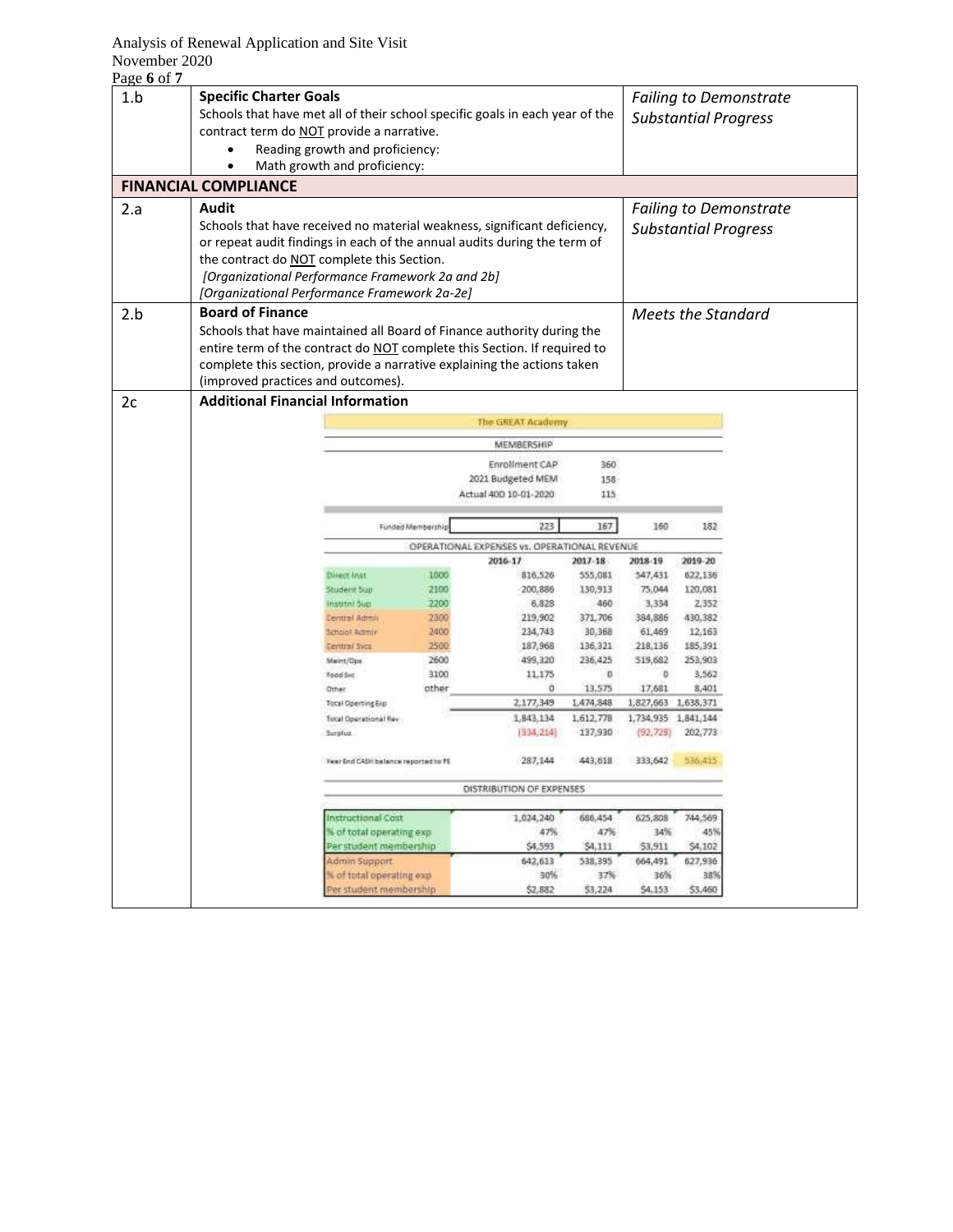| <b>CONTRACTUAL, ORGANIZATIONAL, AND GOVERNANCE</b> |                                                                                                                                                                                                                                                                                                                                                                                                                                                                                                                                                                                                                                                                                                                                                                                                                                                                                                                                                                                                                                                                                                                                                                                                                                                                                                                                                                                                                                                                                                                                                                     |                               |  |  |
|----------------------------------------------------|---------------------------------------------------------------------------------------------------------------------------------------------------------------------------------------------------------------------------------------------------------------------------------------------------------------------------------------------------------------------------------------------------------------------------------------------------------------------------------------------------------------------------------------------------------------------------------------------------------------------------------------------------------------------------------------------------------------------------------------------------------------------------------------------------------------------------------------------------------------------------------------------------------------------------------------------------------------------------------------------------------------------------------------------------------------------------------------------------------------------------------------------------------------------------------------------------------------------------------------------------------------------------------------------------------------------------------------------------------------------------------------------------------------------------------------------------------------------------------------------------------------------------------------------------------------------|-------------------------------|--|--|
| 3.a                                                | <b>Material Terms</b><br>All schools must provide a response for this section of the application.<br>The school provides two (2) sessions a day between the hours of<br>$\bullet$<br>0900 am and 900 pm. 9:00 am -5:00 pm for grades 6th - 10th and<br>1:00 - 9:00 pm for 11th and $12th$ graders.<br>The school provided an adult reengagement program as full time<br>$\bullet$<br>students. However, due to changes in legislation regarding funding<br>for adult learners, the school no longer provides this option.<br>The school offers all teachers and instructional staff no less than 75<br>$\bullet$<br>hours of professional development during the school year.<br>The GREAT Academy will provide a Parent Information Night event<br>$\bullet$<br>at least six (6) times each school year.<br>The school follows five (5) core principles for day students: virtual<br>$\bullet$<br>academic<br>improvement<br>learning,<br>plans,<br>service<br>learning,<br>leadership/character education and pathways to success.<br>Virtual learning is done through the on-line curriculum<br>$\circ$<br>Each student has an academic improvement plan/enrichment<br>$\circ$<br>plan<br>Every student participates in at least 6 service learning activities<br>$\circ$<br>Every student that attends both 9th and 10th grade will take the<br>$\circ$<br>leadership/character education course<br>Every 10th grader selects and follows either a college career<br>$\circ$<br>pathway or college/career readiness pathway during their time<br>at the school. | <b>Meets the Standard</b>     |  |  |
| 3.b                                                | <b>Organizational Performance Framework</b><br>Schools that do not have any repeated "working to meet" ratings or any                                                                                                                                                                                                                                                                                                                                                                                                                                                                                                                                                                                                                                                                                                                                                                                                                                                                                                                                                                                                                                                                                                                                                                                                                                                                                                                                                                                                                                               | <b>Failing to Demonstrate</b> |  |  |
|                                                    | "falls far below" ratings on the most recent organizational performance<br>framework evaluation do NOT complete this Section.<br>[Organizational Performance Framework 1b-1g, 4a-4c, and 5a-5c]                                                                                                                                                                                                                                                                                                                                                                                                                                                                                                                                                                                                                                                                                                                                                                                                                                                                                                                                                                                                                                                                                                                                                                                                                                                                                                                                                                     | <b>Substantial Progress</b>   |  |  |
|                                                    | [Organizational Performance Framework 1b-1f, 4a-4e, and 5a-5d]                                                                                                                                                                                                                                                                                                                                                                                                                                                                                                                                                                                                                                                                                                                                                                                                                                                                                                                                                                                                                                                                                                                                                                                                                                                                                                                                                                                                                                                                                                      |                               |  |  |
|                                                    | Any OCR complaints or formal special education complaints, identify<br>those, provide all communication related to those, and describe the<br>current status in an Appendix, referenced in narrative by name.<br>A formal Special Education Complaint (C1617-01) by a parent,<br>dated July 2016, led to a Corrective Action Plan that was closed<br>01 MAR 2018.                                                                                                                                                                                                                                                                                                                                                                                                                                                                                                                                                                                                                                                                                                                                                                                                                                                                                                                                                                                                                                                                                                                                                                                                   |                               |  |  |
|                                                    | A letter from the NM Attorney General, dated July 10, 2020,<br>contains two allegations: (1) the school 'double-billed' for time<br>of one high-level staff member serving in two capacities<br>simultaneously and (2) inappropriate use of school vehicles for<br>personal use. The letter requested a response on or before July<br>23, 2020. The school provided a statement and materials, along<br>with a letter from the school's legal counsel, dated August 13,<br>2020. According to the office of the NM Attorney General, this<br>matter is still under review, waiting upon a response from the<br>GREAT Academy on follow-up questions.                                                                                                                                                                                                                                                                                                                                                                                                                                                                                                                                                                                                                                                                                                                                                                                                                                                                                                                |                               |  |  |
| 3.c                                                | <b>Governance Responsibilities</b><br>All schools must provide a response for this section of the application.                                                                                                                                                                                                                                                                                                                                                                                                                                                                                                                                                                                                                                                                                                                                                                                                                                                                                                                                                                                                                                                                                                                                                                                                                                                                                                                                                                                                                                                      | <b>Meets the Standard</b>     |  |  |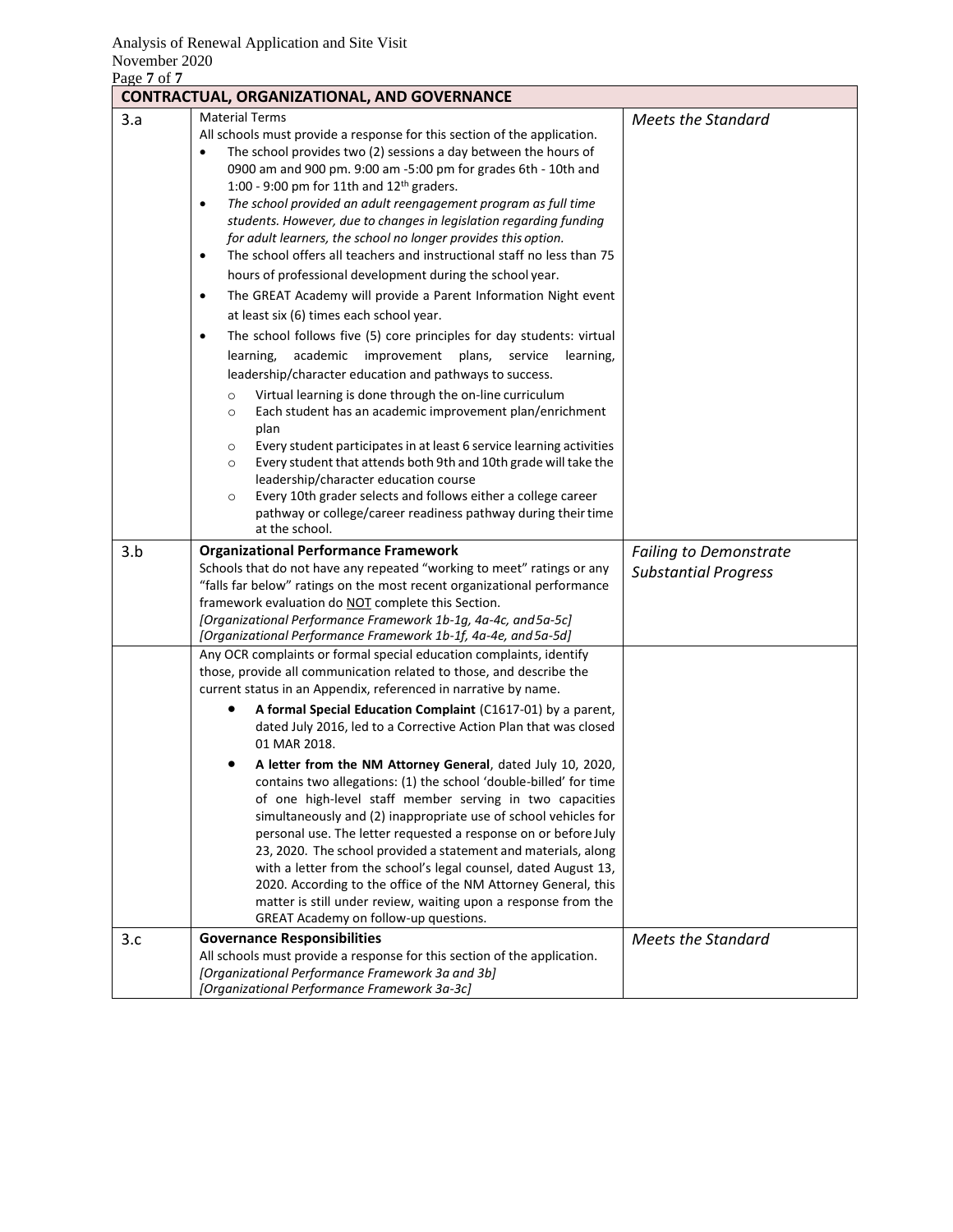Parts C, D and E were provided by the school.

| <b>PART C:</b> | <b>Financial Statement</b>                                                                                       |  |  |
|----------------|------------------------------------------------------------------------------------------------------------------|--|--|
|                | A financial statement that discloses the costs of administration, instruction and other spending categories for  |  |  |
|                | the charter school that is understandable to the general public that allows comparison of costs to other         |  |  |
|                | schools or comparable organizations and that is in a format required by the department.                          |  |  |
| <b>PART D</b>  | <b>Petitions</b>                                                                                                 |  |  |
|                | A petition in support of the charter school renewing its charter status signed by not less than sixty-five<br>1. |  |  |
|                | percent of the employees in the charter school, with certified affidavit.                                        |  |  |
|                | Number: 14 out of 14 Percentage: 100%                                                                            |  |  |
|                | A petition in support of the charter school renewing its charter status signed by at least seventy-five<br>2.    |  |  |
|                | percent of the households whose children are enrolled in the charter school, with certified affidavit.           |  |  |
|                | Number: 113 Percentage: 86%                                                                                      |  |  |
| <b>PART E:</b> | Description of the Charter School Facilities and Assurances                                                      |  |  |
|                | A description of the charter school facilities and assurances that the facilities are in compliance with the     |  |  |
|                | requirements of Section 22-8B-4.2 NMSA 1978.                                                                     |  |  |
|                | A copy of the facility lease agreement as Appendix D<br>1.                                                       |  |  |
|                | A narrative description of its facilities and attach the school's Facility Master Plan, if available, as<br>2.   |  |  |
|                | Appendix H                                                                                                       |  |  |
|                | 3.<br>Attach a copy of the building E Occupancy certificate(s)                                                   |  |  |
|                | Dated: 11 AUG 2011 Maximum Occupancy (if listed): Not noted on certificate                                       |  |  |
|                | Most recent facility NMCI Score 10.53% indicating that the school meets the requirements of<br>4.                |  |  |
|                | Subsection C of 22-8B-4.2 NMSA 1978                                                                              |  |  |
|                | If the charter school is relocating or expanding, provide assurances that the facilities comply with the<br>5.   |  |  |
|                | requirements of Section 22-8B-4.2 NMSA 1978                                                                      |  |  |
|                | Public (Cert A)<br>Foundation (Cert C)<br>Private (Cert B)                                                       |  |  |
| <b>PART F:</b> | <b>Amendment Requests</b>                                                                                        |  |  |
|                | No amendment requests for the current contract term.                                                             |  |  |